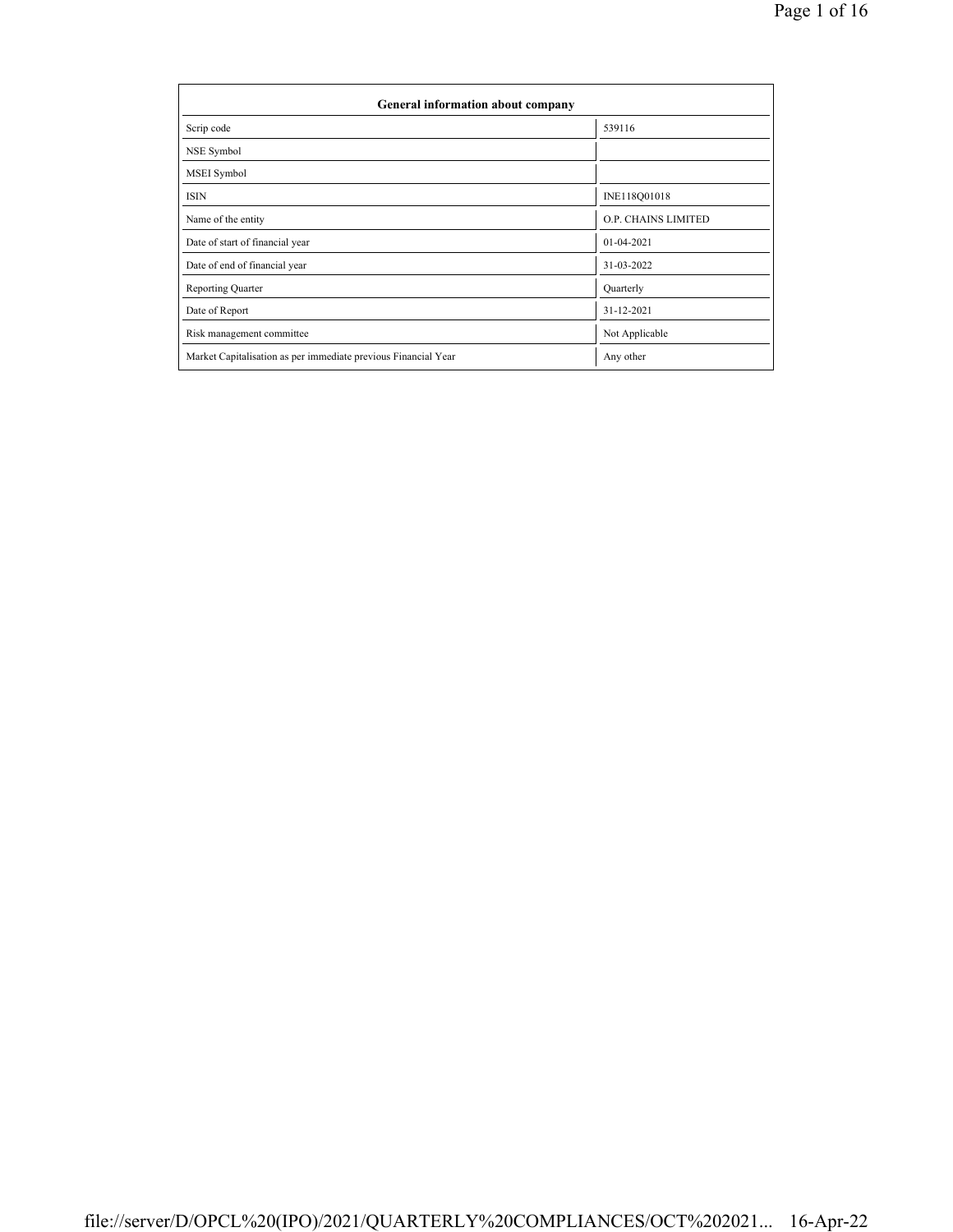|                                                                                                                                                                                                                                                                                                                                                                                                | <b>Annexure I</b>                                                    |                                                |                                       |                      |                                            |                                                                                                                                                |                                                                                                                                                                      |                                                                                                                                                                           |                                                                                                                                                                                                               |  |                |                |                |                         |              |
|------------------------------------------------------------------------------------------------------------------------------------------------------------------------------------------------------------------------------------------------------------------------------------------------------------------------------------------------------------------------------------------------|----------------------------------------------------------------------|------------------------------------------------|---------------------------------------|----------------------|--------------------------------------------|------------------------------------------------------------------------------------------------------------------------------------------------|----------------------------------------------------------------------------------------------------------------------------------------------------------------------|---------------------------------------------------------------------------------------------------------------------------------------------------------------------------|---------------------------------------------------------------------------------------------------------------------------------------------------------------------------------------------------------------|--|----------------|----------------|----------------|-------------------------|--------------|
|                                                                                                                                                                                                                                                                                                                                                                                                | Annexure I to be submitted by listed entity on quarterly basis       |                                                |                                       |                      |                                            |                                                                                                                                                |                                                                                                                                                                      |                                                                                                                                                                           |                                                                                                                                                                                                               |  |                |                |                |                         |              |
| <b>I. Composition of Board of Directors</b>                                                                                                                                                                                                                                                                                                                                                    |                                                                      |                                                |                                       |                      |                                            |                                                                                                                                                |                                                                                                                                                                      |                                                                                                                                                                           |                                                                                                                                                                                                               |  |                |                |                |                         |              |
|                                                                                                                                                                                                                                                                                                                                                                                                | Disclosure of notes on composition of board of directors explanatory |                                                |                                       |                      |                                            |                                                                                                                                                |                                                                                                                                                                      |                                                                                                                                                                           |                                                                                                                                                                                                               |  |                |                |                |                         |              |
|                                                                                                                                                                                                                                                                                                                                                                                                |                                                                      |                                                |                                       |                      |                                            |                                                                                                                                                |                                                                                                                                                                      |                                                                                                                                                                           | Whether the listed entity has a Regular Chairperson                                                                                                                                                           |  | Yes            |                |                |                         |              |
|                                                                                                                                                                                                                                                                                                                                                                                                |                                                                      |                                                |                                       |                      |                                            |                                                                                                                                                |                                                                                                                                                                      |                                                                                                                                                                           | Whether Chairperson is related to MD or CEO                                                                                                                                                                   |  | N <sub>0</sub> |                |                |                         |              |
| Whether<br>special<br>resolution<br>Date of<br><b>Initial Date</b><br>Date<br>Category<br>Category 2<br>Date of Re-<br>passed?<br>passing<br>Date of<br>Category 1<br><b>DIN</b><br>PAN<br>3 of<br>of<br>of<br>of directors<br>[Refer Reg.<br>of directors<br>appointment<br>cessation<br>special<br>directors<br>Birth<br>appointment<br>resolution<br>$17(1A)$ of<br>Listing<br>Regulations] |                                                                      |                                                |                                       |                      | Tenure<br>of<br>director<br>(in<br>months) | No of<br>Directorship<br>in listed<br>entities<br>including<br>this listed<br>entity (Refer<br>Regulation<br>17A of<br>Listing<br>Regulations) | No of<br>Independent<br>Directorship<br>in listed<br>entities<br>including<br>this listed<br>entity<br>(Refer<br>Regulation<br>$17A(1)$ of<br>Listing<br>Regulations | Number of<br>memberships<br>in Audit/<br>Stakeholder<br>Committee<br>(s) including<br>this listed<br>entity (Refer<br>Regulation<br>$26(1)$ of<br>Listing<br>Regulations) | No of post<br>of<br>Chairperson<br>in Audit/<br>Stakeholder<br>Committee<br>held in<br>listed<br>entities<br>including<br>this listed<br>entity (Refer<br>Regulation<br>$26(1)$ of<br>Listing<br>Regulations) |  |                |                |                |                         |              |
| APPG6375H                                                                                                                                                                                                                                                                                                                                                                                      | 00095295                                                             | Executive<br>Director                          | Not<br>Applicable                     | <b>MD</b>            | $07 -$<br>$05 -$<br>1966                   | NA                                                                                                                                             |                                                                                                                                                                      | 04-12-2001                                                                                                                                                                | 04-06-2021                                                                                                                                                                                                    |  | 60             | 1              | $\mathbf{0}$   | $\sqrt{2}$              | $\bf{0}$     |
| <b>ARPG3149D</b>                                                                                                                                                                                                                                                                                                                                                                               | 00095313                                                             | Executive<br>Director                          | Chairperson<br>related to<br>Promoter |                      | $03 -$<br>$04 -$<br>1963                   | NA                                                                                                                                             |                                                                                                                                                                      | 04-12-2001                                                                                                                                                                | 04-06-2021                                                                                                                                                                                                    |  | 60             | 1              | $\mathbf{0}$   | $\bf{0}$                | $\mathbf{0}$ |
| ACNPG4255C                                                                                                                                                                                                                                                                                                                                                                                     | 01048355                                                             | Non-<br>Executive -<br>Independent<br>Director | Not<br>Applicable                     | Employee<br>Director | $22 -$<br>$05 -$<br>1964                   | NA                                                                                                                                             |                                                                                                                                                                      | 01-07-2014                                                                                                                                                                | 23-09-2019                                                                                                                                                                                                    |  | 60             | $\mathbf{1}$   | $\overline{1}$ | $\overline{\mathbf{3}}$ |              |
| 3GPPS3272N                                                                                                                                                                                                                                                                                                                                                                                     | 01888937                                                             | Non-<br>Executive -<br>Independent<br>Director | Not<br>Applicable                     | Employee<br>Director | $22 -$<br>$05 -$<br>1980                   | NA                                                                                                                                             |                                                                                                                                                                      | 01-07-2014                                                                                                                                                                | 23-09-2019                                                                                                                                                                                                    |  | 60             | $\overline{1}$ | $\overline{1}$ | -1                      | $\bf{0}$     |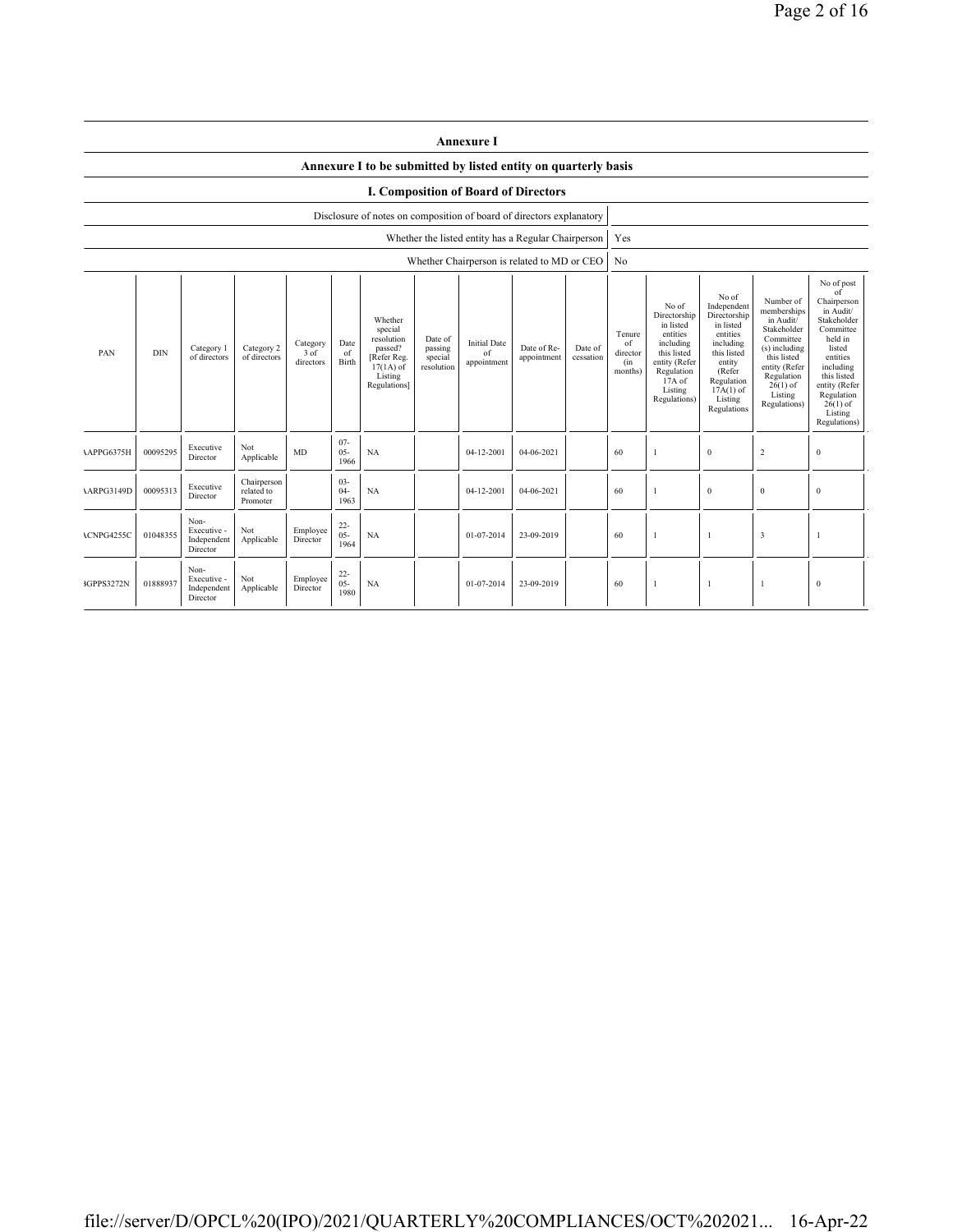|    | <b>I. Composition of Board of Directors</b><br>Disclosure of notes on composition of board of directors explanatory<br>Whether the listed entity has a Regular Chairperson |                               |            |            |                                                |                                 |                               |                          |                                                                                                      |                                             |                                          |                            |                      |                                            |                                                                                                                                                |                                                                                                                                                                      |                |
|----|----------------------------------------------------------------------------------------------------------------------------------------------------------------------------|-------------------------------|------------|------------|------------------------------------------------|---------------------------------|-------------------------------|--------------------------|------------------------------------------------------------------------------------------------------|---------------------------------------------|------------------------------------------|----------------------------|----------------------|--------------------------------------------|------------------------------------------------------------------------------------------------------------------------------------------------|----------------------------------------------------------------------------------------------------------------------------------------------------------------------|----------------|
| Sr | Title<br>(Mr)<br>Ms)                                                                                                                                                       | Name of<br>the<br>Director    | PAN        | <b>DIN</b> | Category 1<br>of directors                     | Category<br>$2$ of<br>directors | Category<br>3 of<br>directors | Date<br>of<br>Birth      | Whether<br>special<br>resolution<br>passed?<br>[Refer Reg.<br>$17(1A)$ of<br>Listing<br>Regulations] | Date of<br>passing<br>special<br>resolution | <b>Initial Date</b><br>of<br>appointment | Date of Re-<br>appointment | Date of<br>cessation | Tenure<br>of<br>director<br>(in<br>months) | No of<br>Directorship<br>in listed<br>entities<br>including<br>this listed<br>entity (Refer<br>Regulation<br>17A of<br>Listing<br>Regulations) | No of<br>Independent<br>Directorship<br>in listed<br>entities<br>including<br>this listed<br>entity<br>(Refer<br>Regulation<br>$17A(1)$ of<br>Listing<br>Regulations | n              |
| 5  | Mr                                                                                                                                                                         | <b>MOON</b><br><b>GOYAL</b>   | ACXPG5131D | 06831411   | Executive<br>Director                          | Not<br>Applicable               |                               | $21 -$<br>$12 -$<br>1981 | NA                                                                                                   |                                             | 04-06-2021                               |                            |                      | 60                                         |                                                                                                                                                | $\mathbf{0}$                                                                                                                                                         | $\overline{0}$ |
| 6  | Mr                                                                                                                                                                         | <b>AMOL</b><br><b>DONERIA</b> | AEMPD5500N | 06897314   | Non-<br>Executive -<br>Independent<br>Director | Not<br>Applicable               | Employee<br>Director          | $26 -$<br>$08 -$<br>1977 | NA                                                                                                   |                                             | 01-07-2014                               | 23-09-2019                 |                      | 60                                         |                                                                                                                                                |                                                                                                                                                                      | 3              |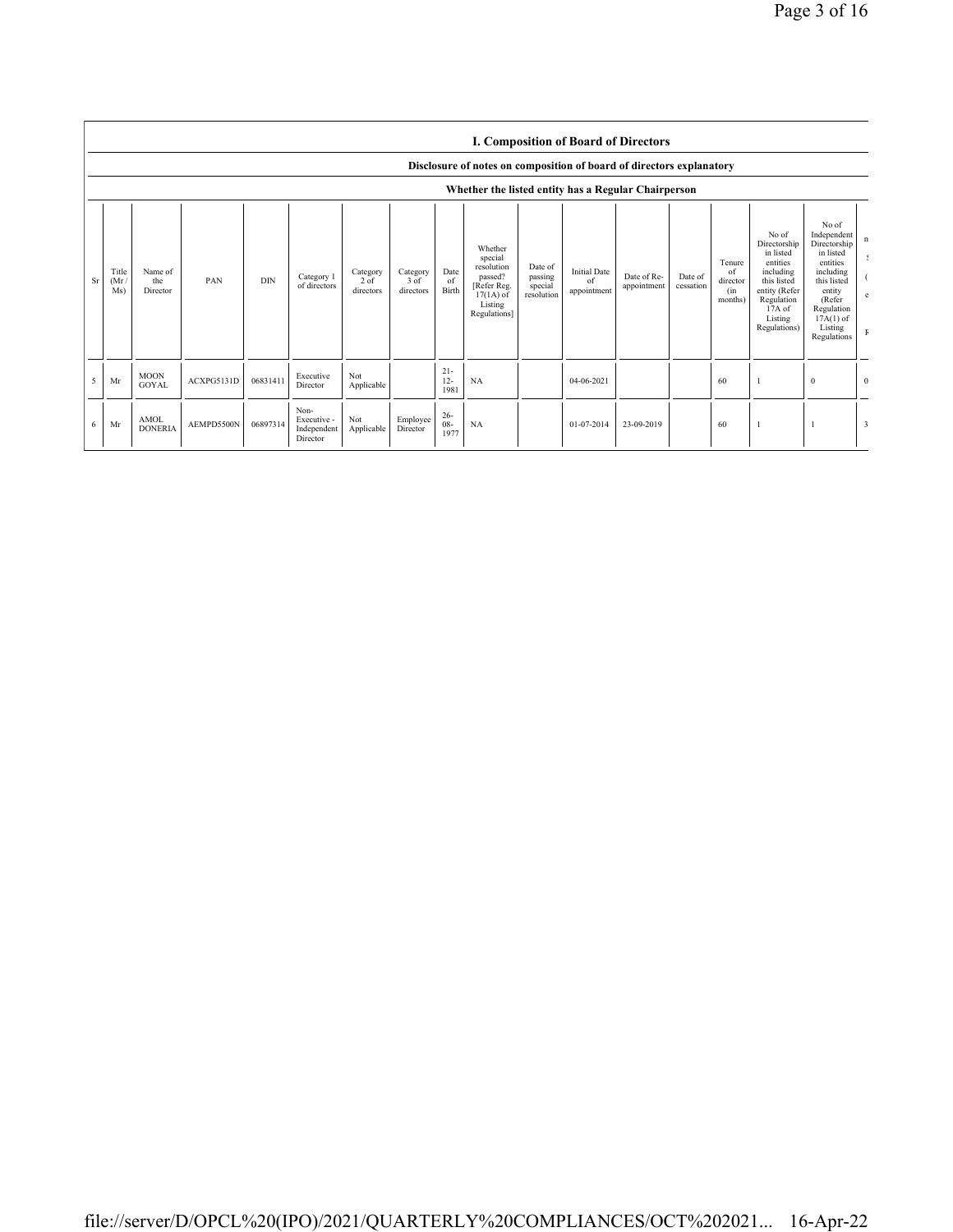|                | <b>Audit Committee Details</b> |                                     |                                                       |                            |                        |                      |         |  |  |  |
|----------------|--------------------------------|-------------------------------------|-------------------------------------------------------|----------------------------|------------------------|----------------------|---------|--|--|--|
|                |                                |                                     | Whether the Audit Committee has a Regular Chairperson | Yes                        |                        |                      |         |  |  |  |
| <b>Sr</b>      | <b>DIN</b><br>Number           | Name of Committee<br>members        | Category 1 of directors                               | Category 2 of<br>directors | Date of<br>Appointment | Date of<br>Cessation | Remarks |  |  |  |
|                | 06897314                       | <b>AMOL DONERIA</b>                 | Non-Executive -<br><b>Independent Director</b>        | Chairperson                | 23-09-2019             |                      |         |  |  |  |
| $\overline{2}$ | 01048355                       | <b>RAJESH KUMAR</b><br><b>GUPTA</b> | Non-Executive -<br><b>Independent Director</b>        | Member                     | 23-09-2019             |                      |         |  |  |  |
| 3              | 00095313                       | <b>ASHOK KUMAR</b><br>GOYAL         | <b>Executive Director</b>                             | Member                     | $04 - 06 - 2021$       |                      |         |  |  |  |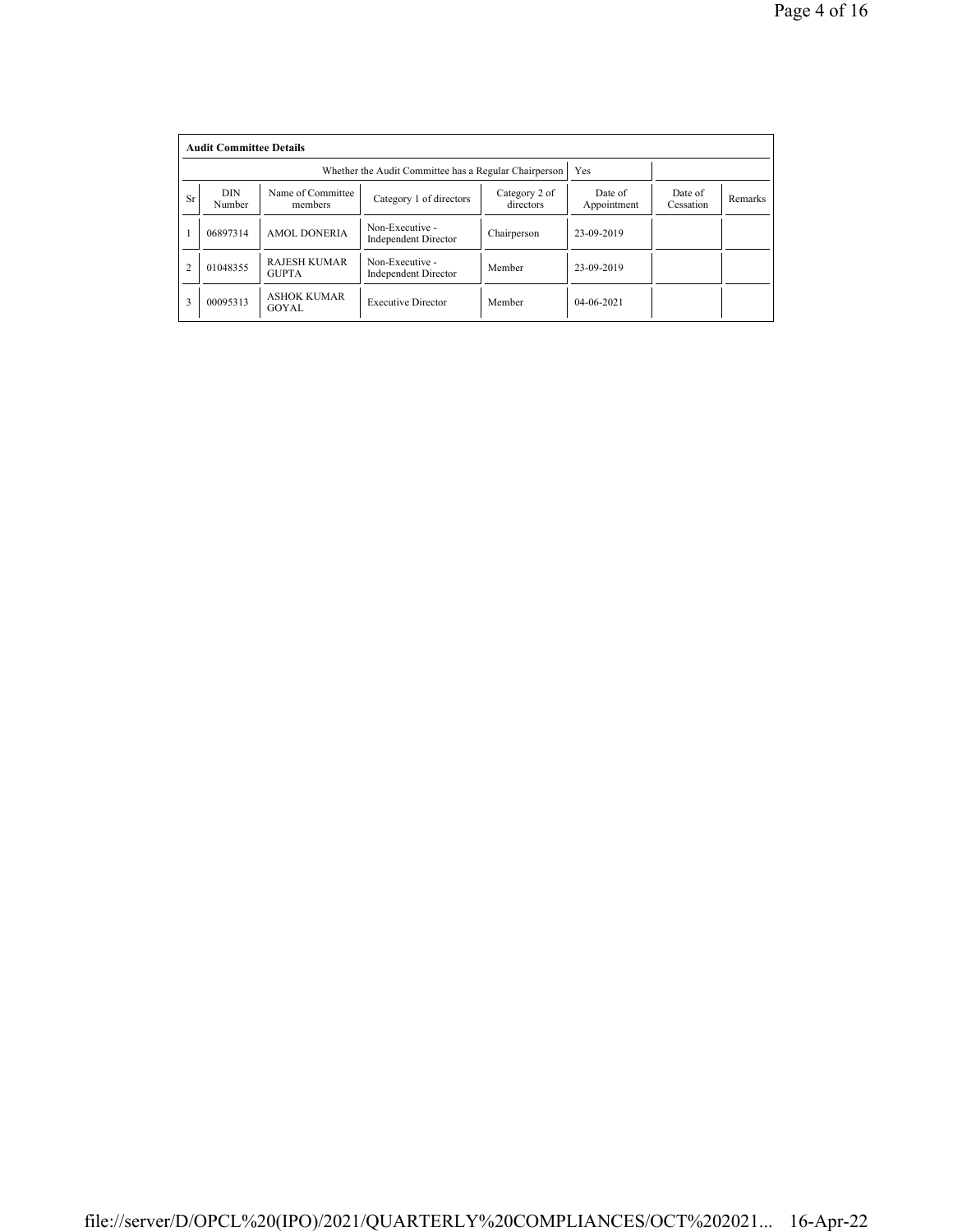|           | Nomination and remuneration committee |                                                                             |                                                |                            |                        |                      |         |  |  |  |
|-----------|---------------------------------------|-----------------------------------------------------------------------------|------------------------------------------------|----------------------------|------------------------|----------------------|---------|--|--|--|
|           |                                       | Whether the Nomination and remuneration committee has a Regular Chairperson |                                                | Yes                        |                        |                      |         |  |  |  |
| <b>Sr</b> | <b>DIN</b><br>Number                  | Name of Committee<br>members                                                | Category 1 of directors                        | Category 2 of<br>directors | Date of<br>Appointment | Date of<br>Cessation | Remarks |  |  |  |
|           | 01048355                              | <b>RAJESH KUMAR</b><br><b>GUPTA</b>                                         | Non-Executive -<br><b>Independent Director</b> | Chairperson                | 23-09-2019             |                      |         |  |  |  |
|           | 06897314                              | <b>AMOL DONERIA</b>                                                         | Non-Executive -<br><b>Independent Director</b> | Member                     | 23-09-2019             |                      |         |  |  |  |
| 3         | 01888937                              | <b>ASTHA SHARMA</b>                                                         | Non-Executive -<br><b>Independent Director</b> | Member                     | 23-09-2019             |                      |         |  |  |  |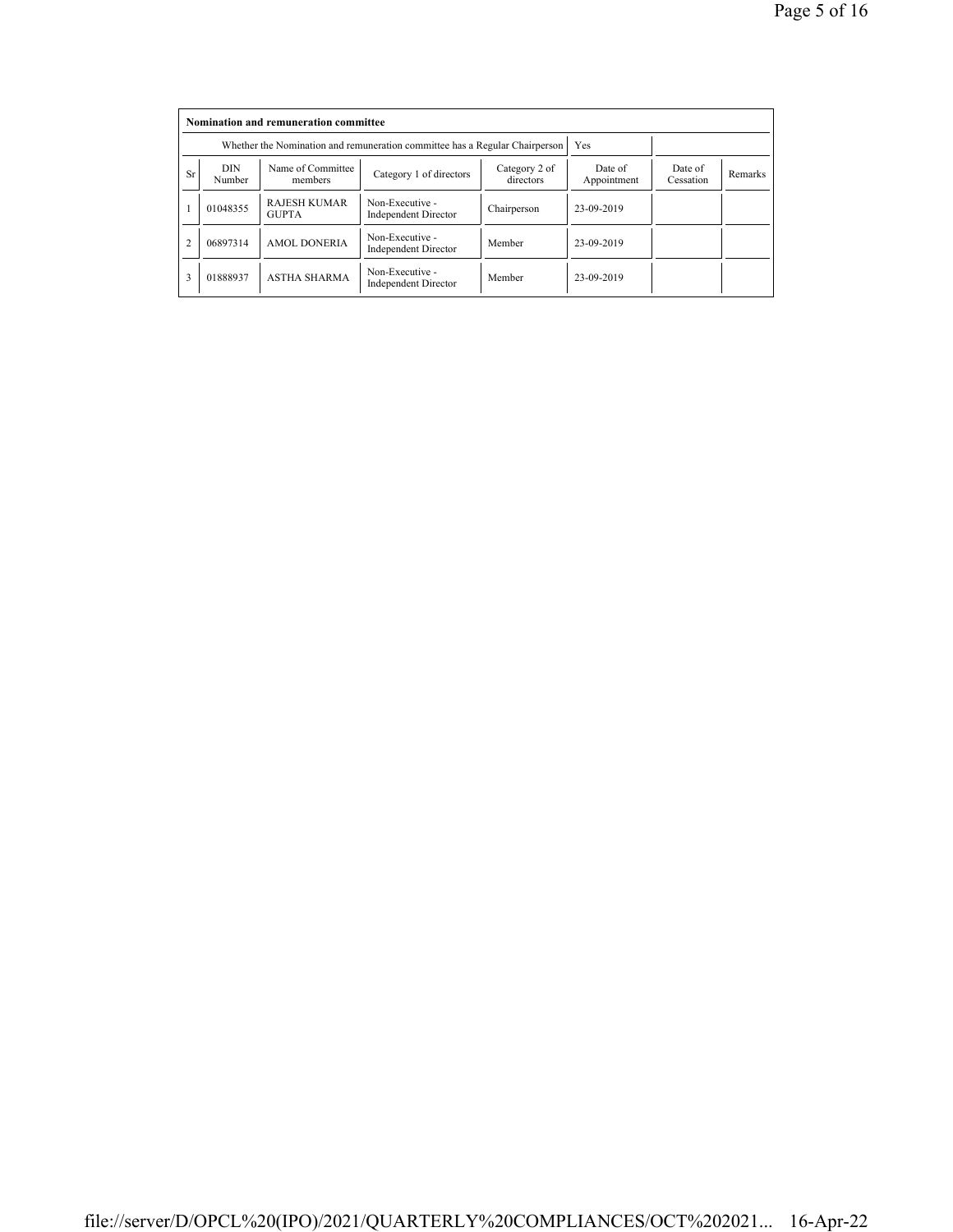|                | <b>Stakeholders Relationship Committee</b> |                                                                           |                                                |                            |                        |                      |         |  |  |  |
|----------------|--------------------------------------------|---------------------------------------------------------------------------|------------------------------------------------|----------------------------|------------------------|----------------------|---------|--|--|--|
|                |                                            | Whether the Stakeholders Relationship Committee has a Regular Chairperson |                                                | Yes                        |                        |                      |         |  |  |  |
| <b>Sr</b>      | <b>DIN</b><br>Number                       | Name of Committee<br>members                                              | Category 1 of directors                        | Category 2 of<br>directors | Date of<br>Appointment | Date of<br>Cessation | Remarks |  |  |  |
|                | 06897314                                   | <b>AMOL DONERIA</b>                                                       | Non-Executive -<br><b>Independent Director</b> | Chairperson                | 23-09-2019             |                      |         |  |  |  |
| $\overline{2}$ | 01048355                                   | <b>RAJESH KUMAR</b><br><b>GUPTA</b>                                       | Non-Executive -<br><b>Independent Director</b> | Member                     | 23-09-2019             |                      |         |  |  |  |
| 3              | 00095313                                   | <b>ASHOK KUMAR</b><br>GOYAL                                               | <b>Executive Director</b>                      | Member                     | $04 - 06 - 2021$       |                      |         |  |  |  |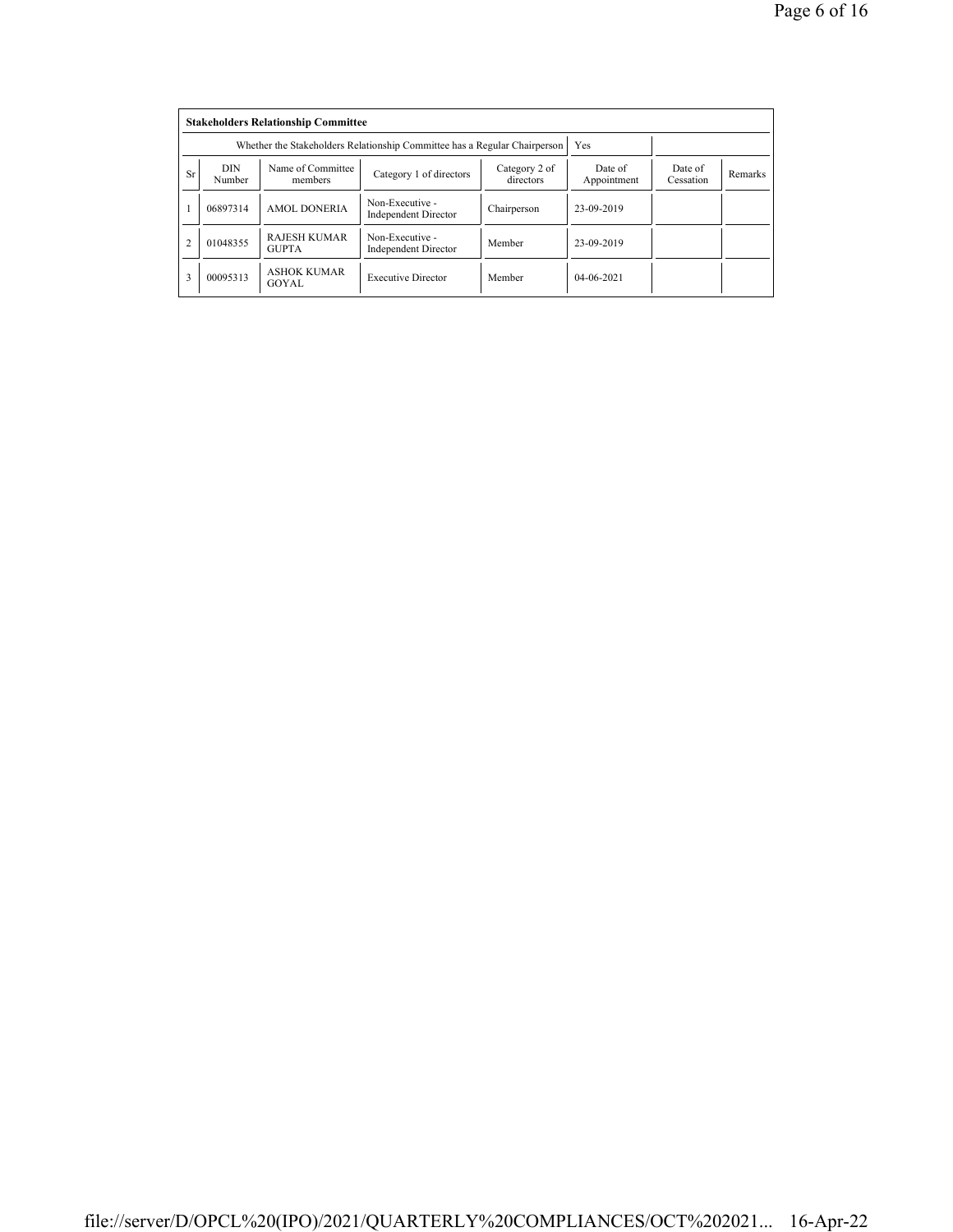| <b>Risk Management Committee</b> |               |                                                                 |                            |                            |                        |                      |         |  |
|----------------------------------|---------------|-----------------------------------------------------------------|----------------------------|----------------------------|------------------------|----------------------|---------|--|
|                                  |               | Whether the Risk Management Committee has a Regular Chairperson |                            |                            |                        |                      |         |  |
| Sr.                              | DIN<br>Number | Name of Committee<br>members                                    | Category 1 of<br>directors | Category 2 of<br>directors | Date of<br>Appointment | Date of<br>Cessation | Remarks |  |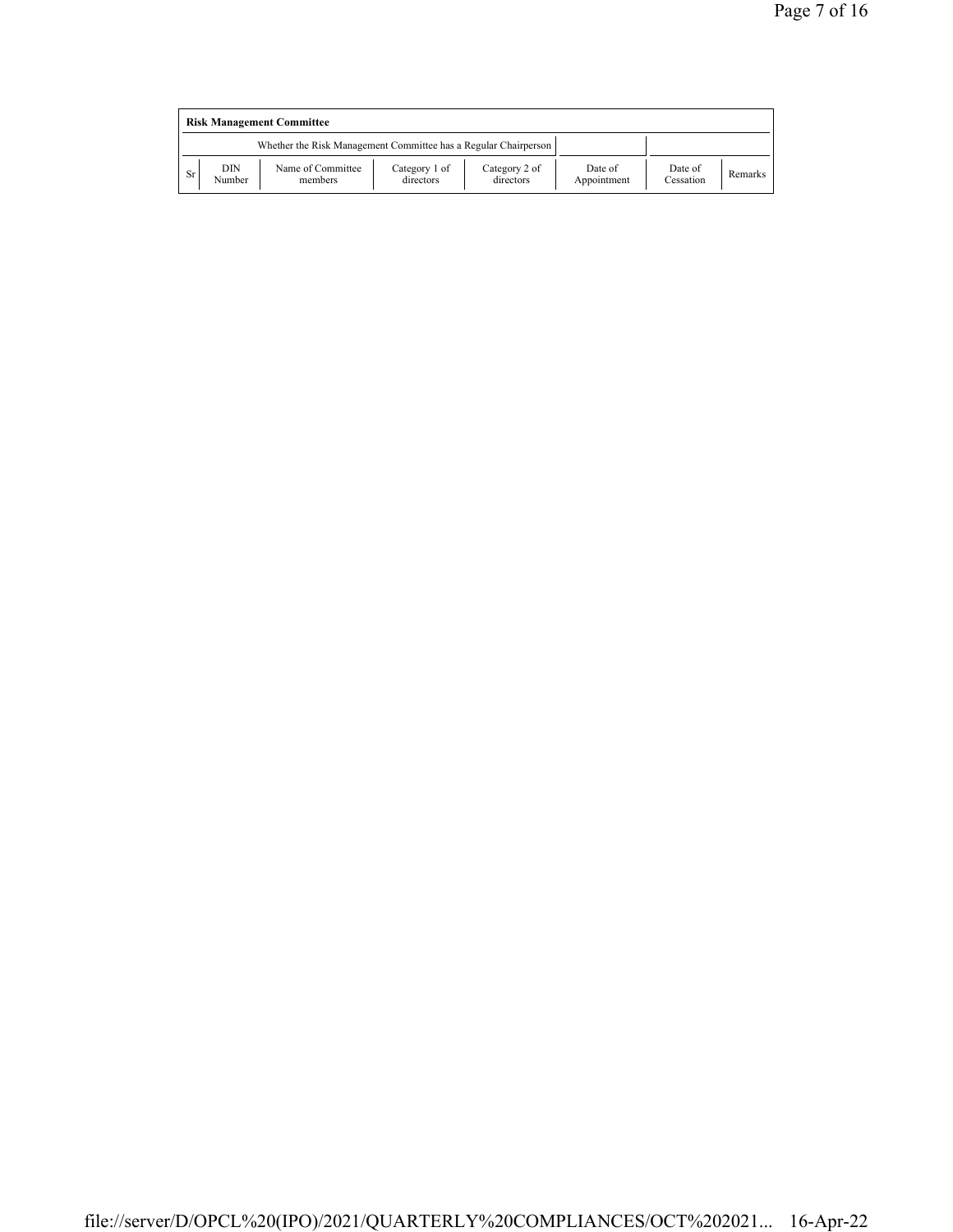| <b>Corporate Social Responsibility Committee</b> |               |                                                                                 |                            |                            |                        |                      |         |
|--------------------------------------------------|---------------|---------------------------------------------------------------------------------|----------------------------|----------------------------|------------------------|----------------------|---------|
|                                                  |               | Whether the Corporate Social Responsibility Committee has a Regular Chairperson |                            |                            |                        |                      |         |
| Sr                                               | DIN<br>Number | Name of Committee<br>members                                                    | Category 1 of<br>directors | Category 2 of<br>directors | Date of<br>Appointment | Date of<br>Cessation | Remarks |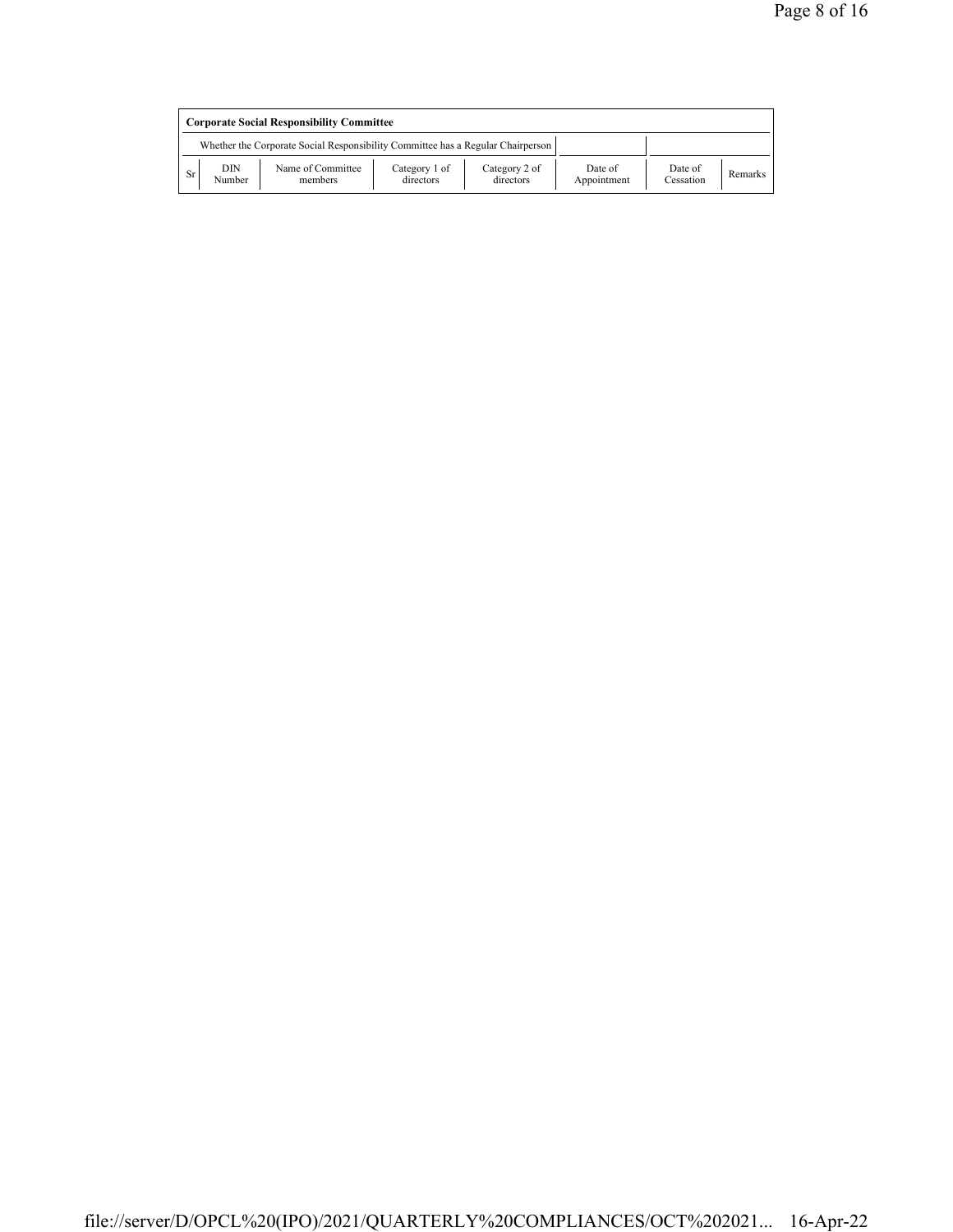|    | <b>Other Committee</b> |                              |                            |                            |                            |         |
|----|------------------------|------------------------------|----------------------------|----------------------------|----------------------------|---------|
| Sr | DIN<br>Number          | Name of Committee<br>members | Name of other<br>committee | Category 1 of<br>directors | Category 2 of<br>directors | Remarks |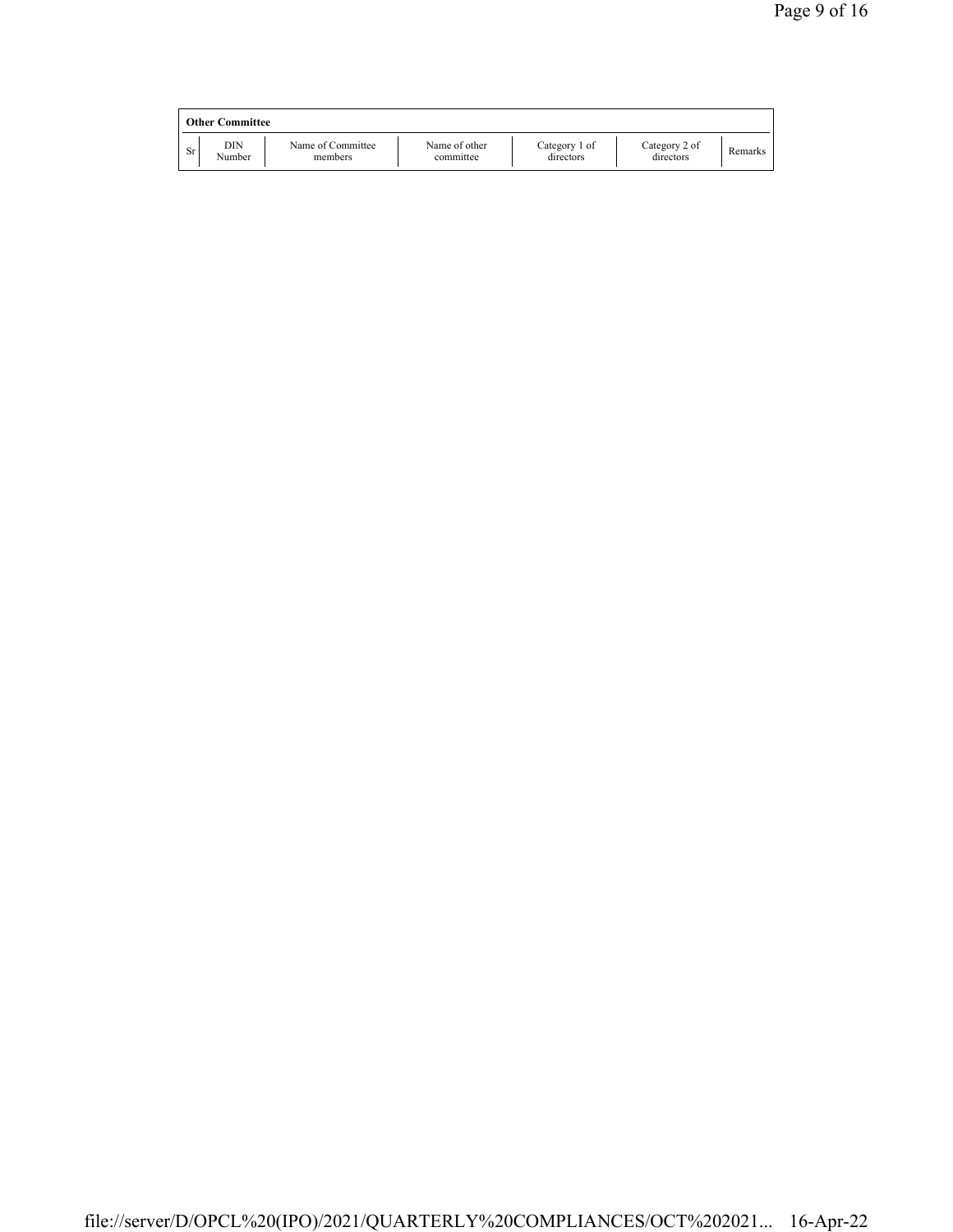| Annexure 1                                |                                                                   |                                                                  |                                                                      |                                       |                                                     |                                                                            |                                                                        |  |
|-------------------------------------------|-------------------------------------------------------------------|------------------------------------------------------------------|----------------------------------------------------------------------|---------------------------------------|-----------------------------------------------------|----------------------------------------------------------------------------|------------------------------------------------------------------------|--|
| <b>Annexure 1</b>                         |                                                                   |                                                                  |                                                                      |                                       |                                                     |                                                                            |                                                                        |  |
| <b>III. Meeting of Board of Directors</b> |                                                                   |                                                                  |                                                                      |                                       |                                                     |                                                                            |                                                                        |  |
|                                           | Disclosure of notes on meeting of                                 | board of directors explanatory                                   |                                                                      |                                       |                                                     |                                                                            |                                                                        |  |
| <b>Sr</b>                                 | $Date(s)$ of<br>meeting (if<br>any) in the<br>previous<br>quarter | $Date(s)$ of<br>meeting (if<br>any) in the<br>current<br>quarter | Maximum gap<br>between any two<br>consecutive (in<br>number of days) | Notes for<br>not<br>providing<br>Date | Whether<br>requirement of<br>Quorum met<br>(Yes/No) | Number of<br>Directors present*<br>(other than<br>Independent<br>Director) | No. of<br>Independent<br><b>Directors</b><br>attending the<br>meeting* |  |
|                                           |                                                                   | $02 - 11 - 2021$                                                 |                                                                      |                                       | Yes                                                 | 3                                                                          | 3                                                                      |  |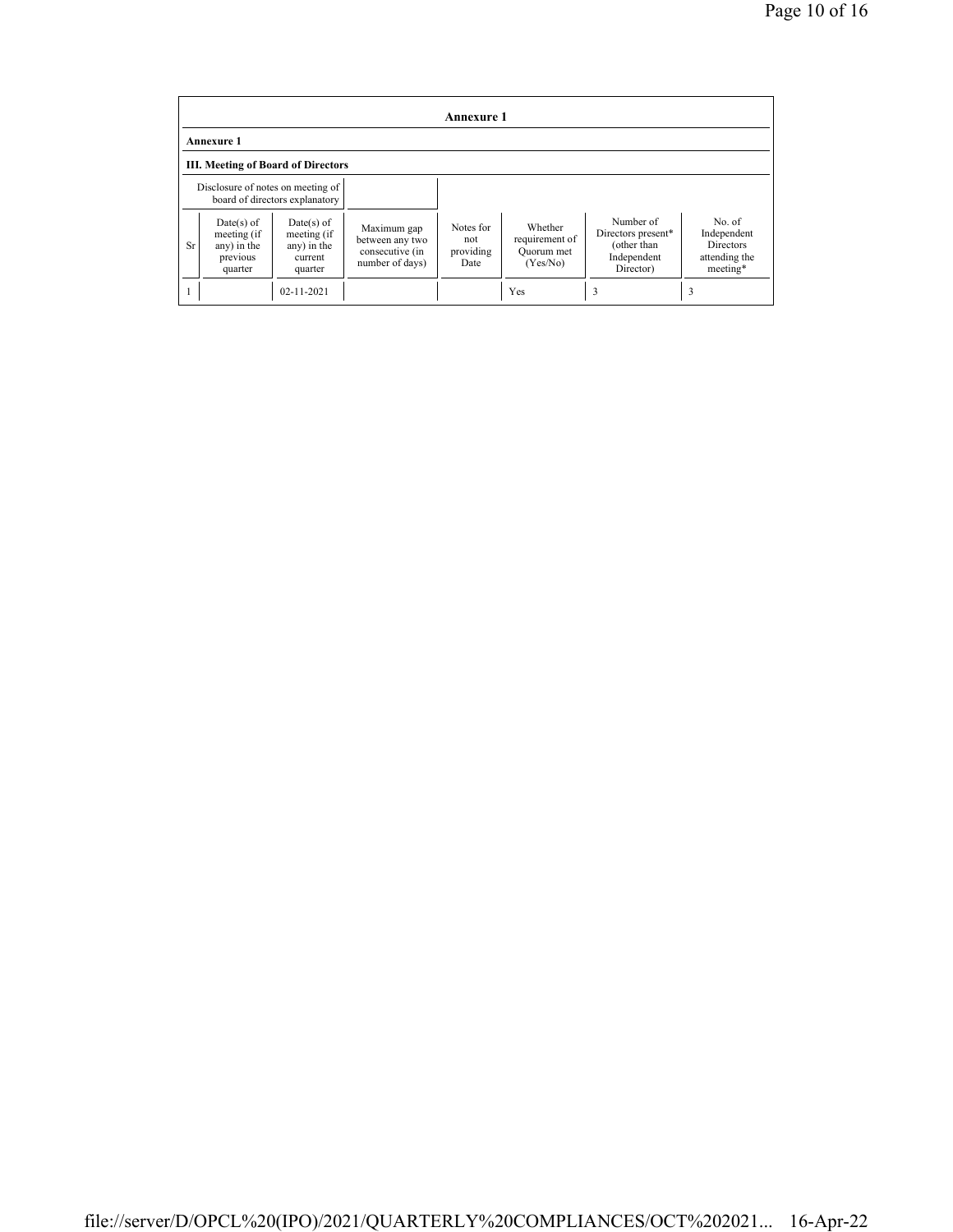|                | <b>Annexure 1</b>                                |                                                                                                                     |                                                                            |                               |                                       |                                                          |                                                                                                  |                                                                 |
|----------------|--------------------------------------------------|---------------------------------------------------------------------------------------------------------------------|----------------------------------------------------------------------------|-------------------------------|---------------------------------------|----------------------------------------------------------|--------------------------------------------------------------------------------------------------|-----------------------------------------------------------------|
|                | <b>IV. Meeting of Committees</b>                 |                                                                                                                     |                                                                            |                               |                                       |                                                          |                                                                                                  |                                                                 |
|                |                                                  |                                                                                                                     |                                                                            |                               |                                       | Disclosure of notes on meeting of committees explanatory |                                                                                                  |                                                                 |
| Sr             | Name of<br>Committee                             | $Date(s)$ of<br>meeting (Enter<br>dates of Previous<br>quarter and<br>Current quarter in<br>chronological<br>order) | Maximum gap<br>between any<br>two<br>consecutive<br>(in number of<br>days) | Name of<br>other<br>committee | Reson for<br>not<br>providing<br>date | Whether<br>requirement<br>of Quorum<br>met(Yes/No)       | Number of<br><b>Directors</b><br>present <sup>*</sup> (other<br>than<br>Independent<br>Director) | No. of<br>Independent<br>Directors<br>attending the<br>meeting* |
| $\mathbf{1}$   | Audit<br>Committee                               | 11-10-2021                                                                                                          |                                                                            |                               |                                       | Yes                                                      | 3                                                                                                | 3                                                               |
| $\overline{2}$ | Nomination<br>and<br>remuneration<br>committee   | 08-11-2021                                                                                                          |                                                                            |                               |                                       | Yes                                                      | 3                                                                                                | 3                                                               |
| 3              | <b>Stakeholders</b><br>Relationship<br>Committee | 16-12-2021                                                                                                          |                                                                            |                               |                                       | Yes                                                      | 3                                                                                                | 3                                                               |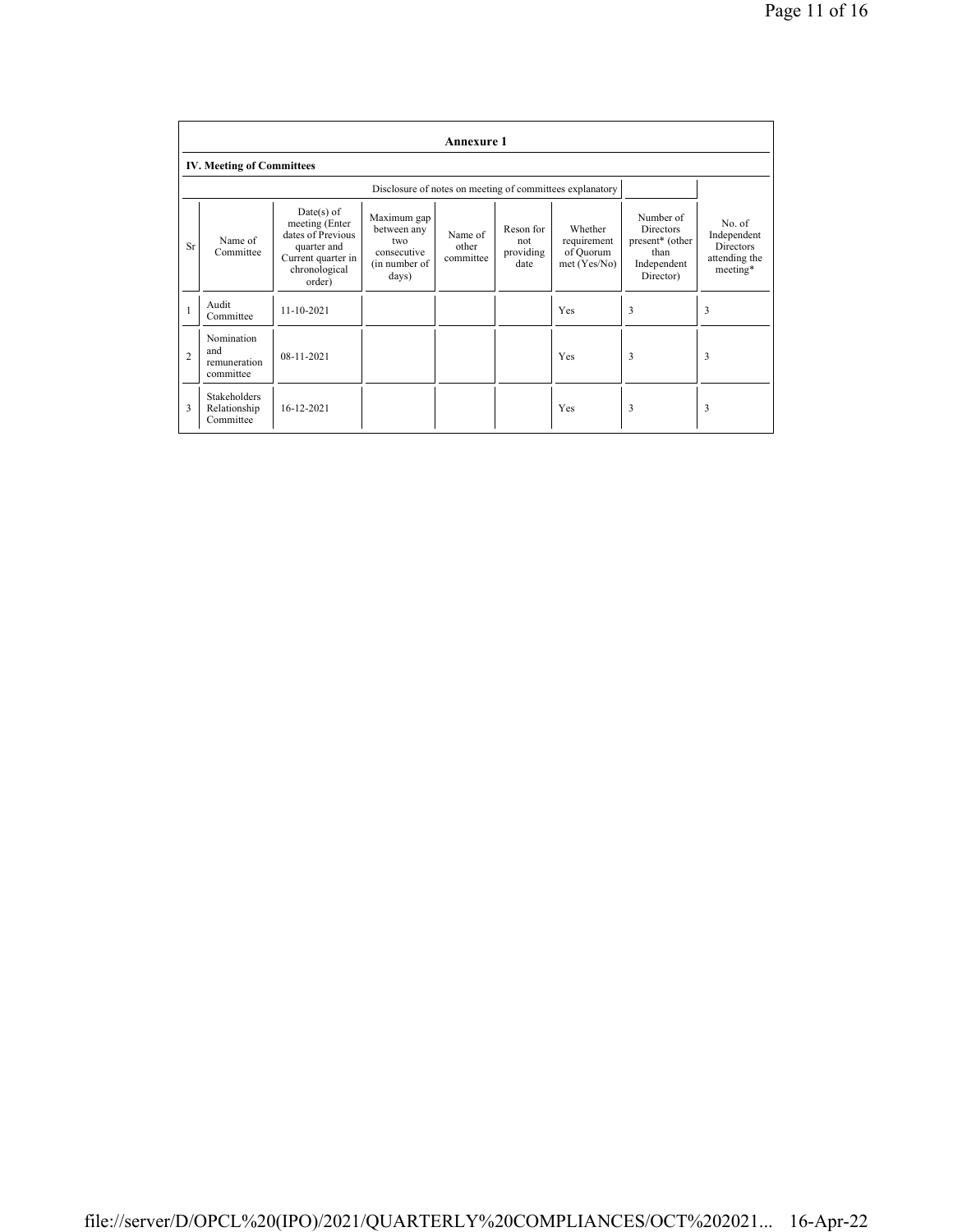|           | Annexure 1                                                                                                |                                  |                                                                    |  |  |  |  |  |
|-----------|-----------------------------------------------------------------------------------------------------------|----------------------------------|--------------------------------------------------------------------|--|--|--|--|--|
|           | V. Related Party Transactions                                                                             |                                  |                                                                    |  |  |  |  |  |
| <b>Sr</b> | Subject                                                                                                   | Compliance status<br>(Yes/No/NA) | If status is "No" details of non-<br>compliance may be given here. |  |  |  |  |  |
|           | Whether prior approval of audit committee obtained                                                        | Yes                              |                                                                    |  |  |  |  |  |
|           | Whether shareholder approval obtained for material RPT                                                    | NA                               |                                                                    |  |  |  |  |  |
| 3         | Whether details of RPT entered into pursuant to omnibus<br>approval have been reviewed by Audit Committee | NA                               |                                                                    |  |  |  |  |  |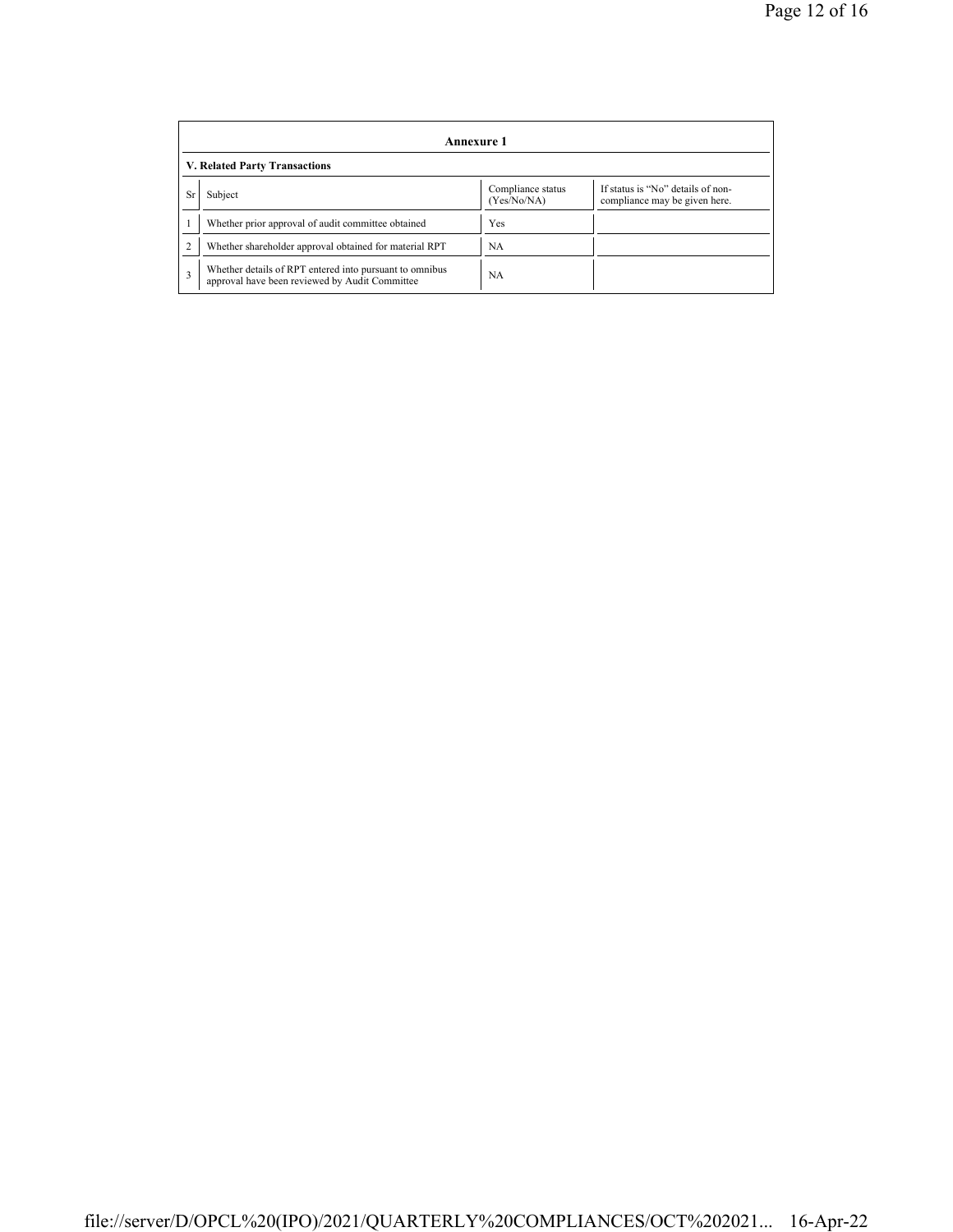|                         | <b>Annexure 1</b>                                                                                                                                                                                               |                               |  |  |  |
|-------------------------|-----------------------------------------------------------------------------------------------------------------------------------------------------------------------------------------------------------------|-------------------------------|--|--|--|
| <b>VI. Affirmations</b> |                                                                                                                                                                                                                 |                               |  |  |  |
| <b>Sr</b>               | Subject                                                                                                                                                                                                         | Compliance status<br>(Yes/No) |  |  |  |
|                         | The composition of Board of Directors is in terms of SEBI (Listing obligations and disclosure requirements)<br>Regulations, 2015                                                                                | Yes                           |  |  |  |
| $\mathfrak{D}$          | The composition of the following committees is in terms of SEBI(Listing obligations and disclosure<br>requirements) Regulations, 2015 a. Audit Committee                                                        | <b>Yes</b>                    |  |  |  |
| 3                       | The composition of the following committees is in terms of SEBI(Listing obligations and disclosure<br>requirements) Regulations, 2015. b. Nomination & remuneration committee                                   | Yes                           |  |  |  |
| $\overline{4}$          | The composition of the following committees is in terms of SEBI(Listing obligations and disclosure<br>requirements) Regulations, 2015. c. Stakeholders relationship committee                                   | Yes                           |  |  |  |
| 5                       | The composition of the following committees is in terms of SEBI(Listing obligations and disclosure<br>requirements) Regulations, 2015. d. Risk management committee (applicable to the top 500 listed entities) | <b>NA</b>                     |  |  |  |
| 6                       | The committee members have been made aware of their powers, role and responsibilities as specified in SEBI<br>(Listing obligations and disclosure requirements) Regulations, 2015.                              | Yes                           |  |  |  |
| $\overline{7}$          | The meetings of the board of directors and the above committees have been conducted in the manner as<br>specified in SEBI (Listing obligations and disclosure requirements) Regulations, 2015.                  | Yes                           |  |  |  |
| 8                       | This report and/or the report submitted in the previous quarter has been placed before Board of Directors.                                                                                                      | Yes                           |  |  |  |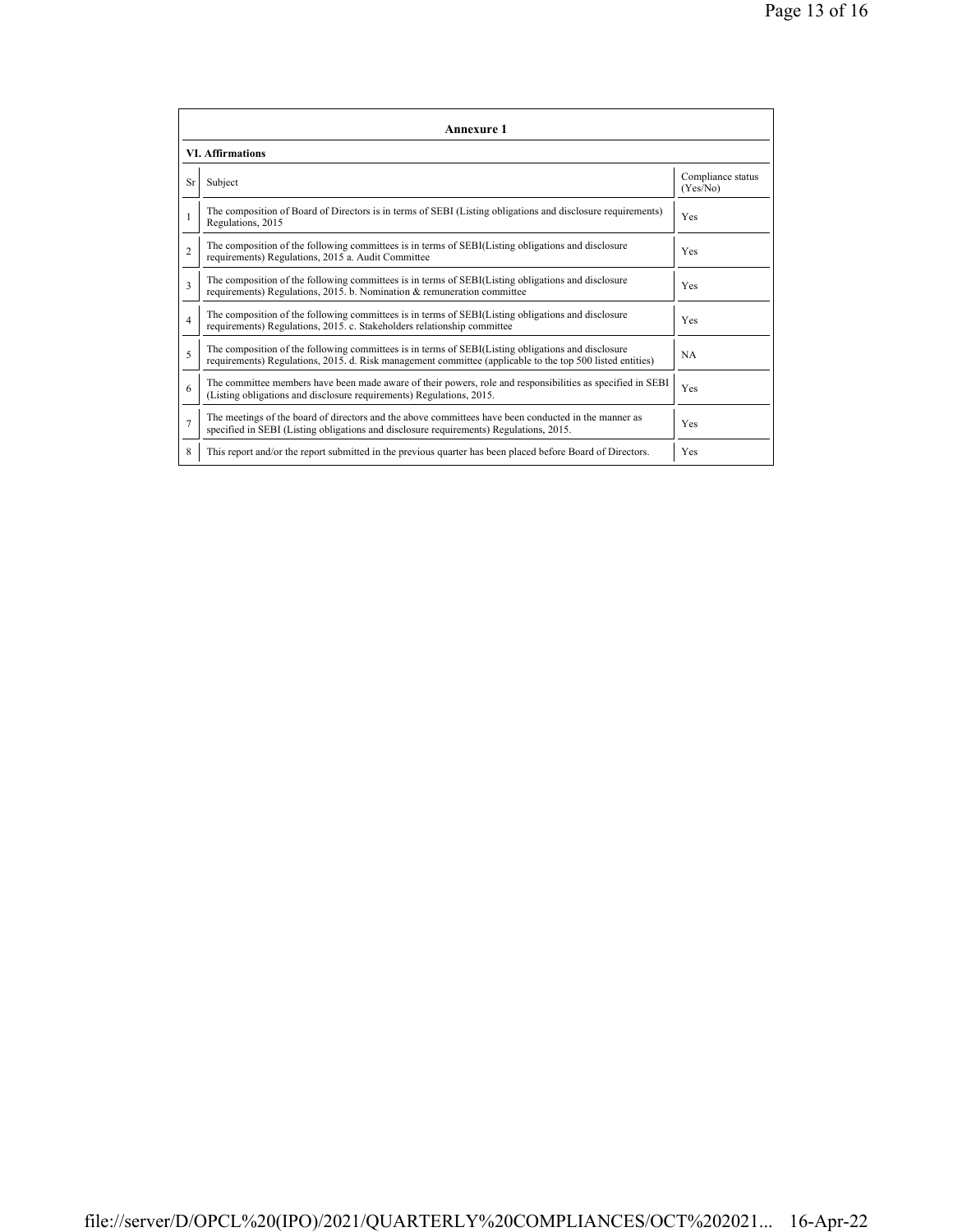| <b>Annexure 1</b> |                   |                    |  |
|-------------------|-------------------|--------------------|--|
| <b>Sr</b>         | Subject           | Compliance status  |  |
|                   | Name of signatory | SATISH KUMAR GOYAL |  |
|                   | Designation       | Managing Director  |  |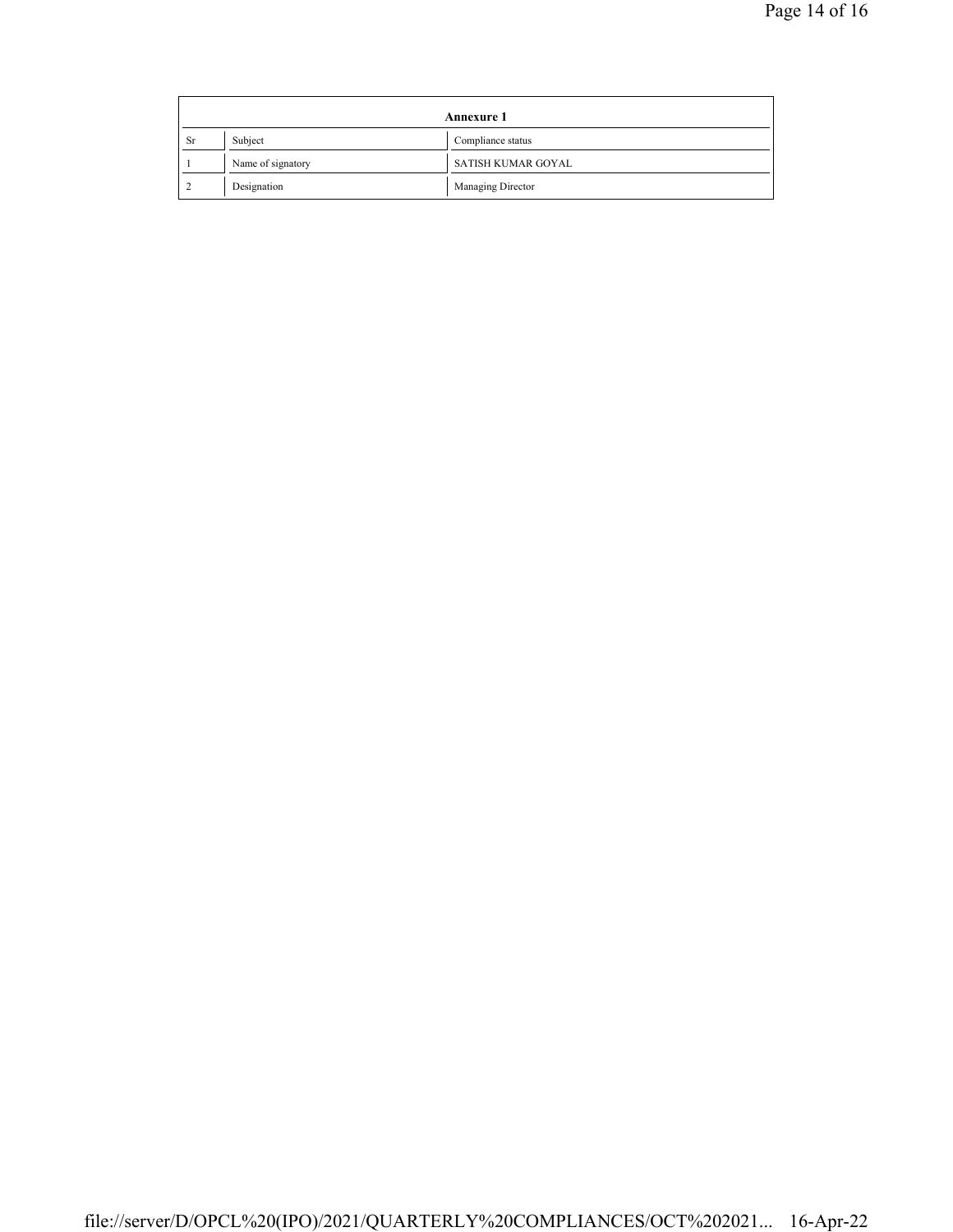| <b>Signatory Details</b> |                    |  |
|--------------------------|--------------------|--|
| Name of signatory        | SATISH KUMAR GOYAL |  |
| Designation of person    | Managing Director  |  |
| Place                    | Agra               |  |
| Date                     | 31-12-2021         |  |